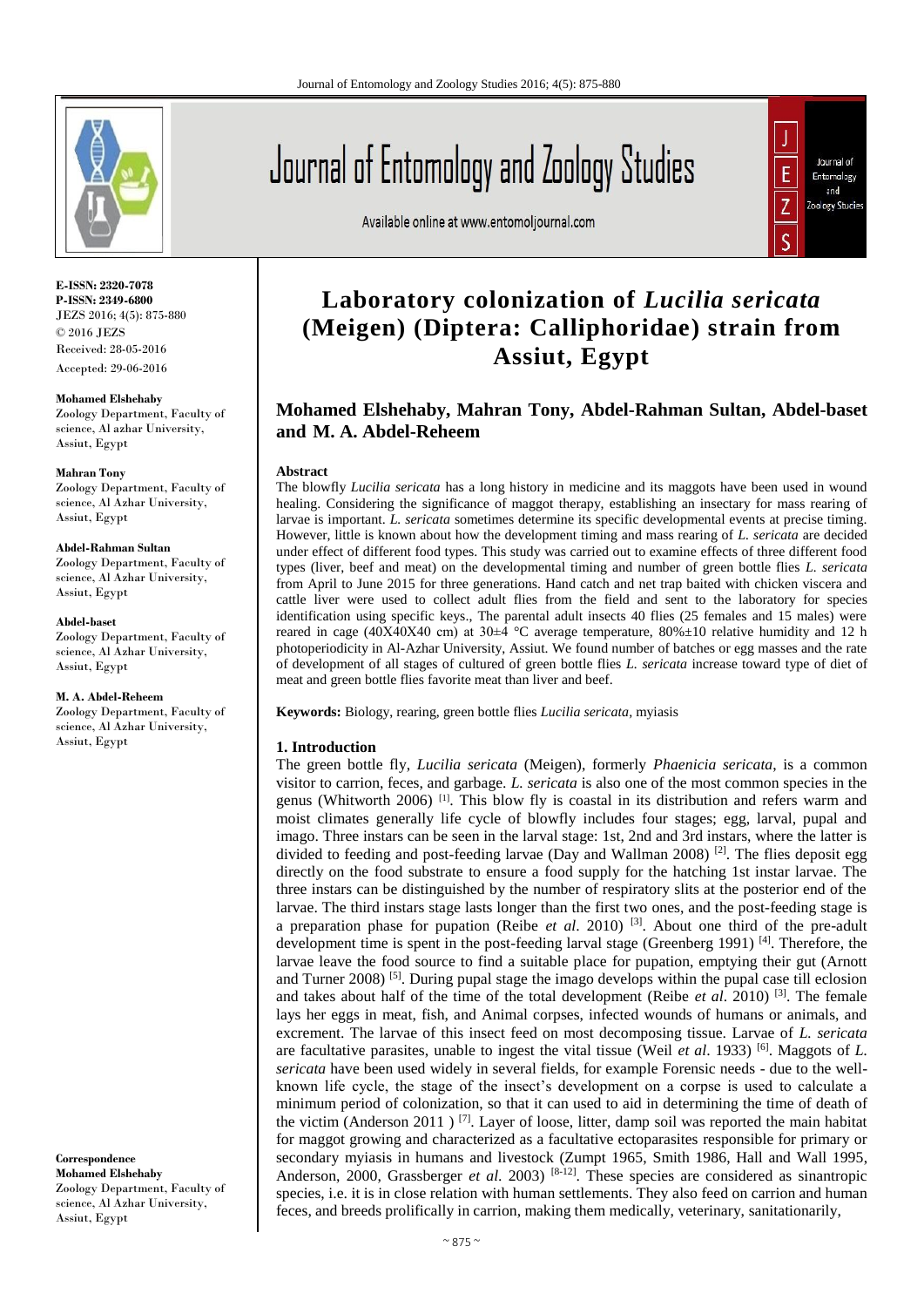#### Journal of Entomology and Zoology Studies

and forensically important flies (Zumpt 1965, Grassberger *et al*. 2003) [8, 12] . Determination of postmortem interval (PMI) or the time between death and the discovery of a corpse is the most important application of forensic entomology. Blowfly is the first insect to arrive on a corpse where its larvae feed and breed effectively (Anderson 2001) [18], Dadour *et al.* 2001 <sup>[14]</sup>, (Higley and Haskell 2010) <sup>[15]</sup>. Developmental rates of this fly are frequently used to estimate PMI in homicide investigations in the first few weeks after death. The rate of larval growth depends on its body temperature, which is directly affected by environmental conditions as ambient temperature and the heat generated by maggot aggregations (Slone and Gruner 2007) [16]. In addition, an important detail for PMI determination is that each species has its own temperature dependent growth rate. In the present work, rearing green bottle flies *L. sericata* on three diets, we compared number (eggs, larvae, pupae and adults) for three generations and



calculated life cycle stages of each generations from April to June 2015 under laboratory conditions (like in corpse) at the faculty of science, Department of Zoology in Al Azhar university Assiut.

#### **2. Materials and Methods 2.1 Sample collection**

The samples were caught from different places including gardens, around livestock, in Al-Azhar University, Assiut. Adults were sent to the laboratory (Zoology Department) in faculty of science, in appropriately labeled tubes. Chicken viscera, cattle liver were used as bait for collecting adult stage of the fly in open area used hand catch by net was performed in March 2015. Beginning in morning and continued until a sufficient number of specimens for the colonization process had been captured. Information such as place and date of collection, sampling method and weather condition were recorded according to Hall (1995)<sup>[17]</sup>.









 $(C)$  (D)

**Fig 1:** Life cycle (A-egg mass B-Larvae C-Pupa D- Adult fly).

# **2.2 Rearing of flies in the laboratory**

The experimental study was performed from April to June 2015. The adult forms were kept in  $40 \times 40 \times 40$  cm cages. The flies were maintained in the laboratory under controlled conditions of mean temperature of  $30\pm4$  °C, relative humidity of 80±10%, and daily light /dark period of 12 h. protected with an external net curtain to avoid the entry of other insect species. After laying eggs, the dead specimens were identified morphologically by using the taxonomic keys

of (James 1947, Zumpt 1965, and Whitworth 2006) [18, 8, 1] The flies were fed on three diets (liver, meat and Beef), that were evaluated over three continuous generations and replicate of three cages for each food to F1, F2 and F3 generation. The flies were fed on diets were placed in the Petri dish and a carbohydrate-rich source 30% sucrose (Sherman 1996) <sup>[19]</sup>. Supervision of rearing cages was essential and larvae were isolated from rearing cages. Upon emerging, the adults were placed in new cages and provided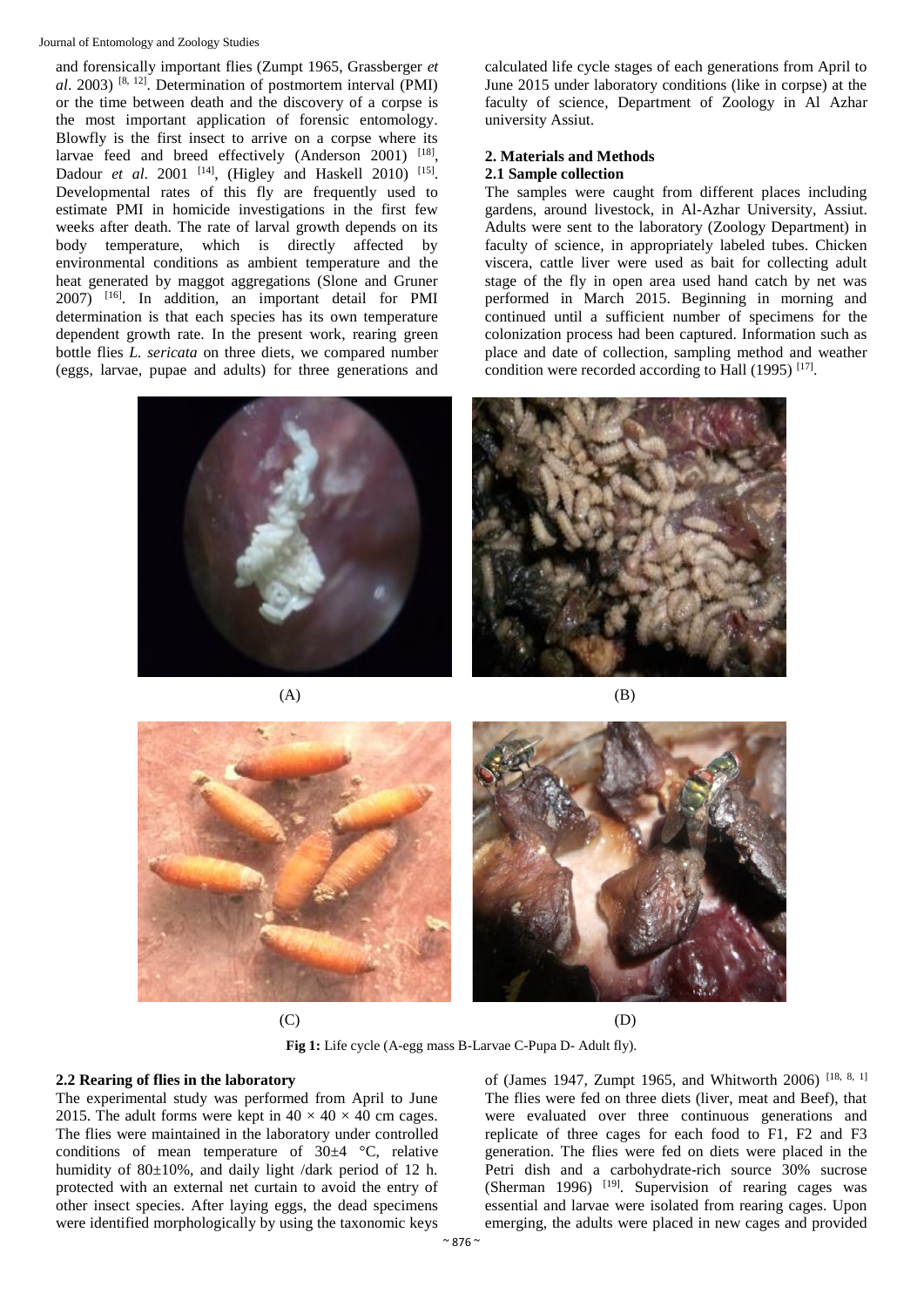with essential food (Spiller 1996)  $[20]$ . Recording the time required for egg hatching, larval stage developments, and pupation, and total time for egg-eclosion was performed every three hours intervals for eggs and every six hours intervals for larvae and pupa. On each recording occasion, at least 10 individuals of each cages were checked by using a light microscope.

# **3. Results**

The samples were caught from different places including gardens, around livestock, in Al Azhar University Assiut and were sent to the laboratory (Zoology Department) in Faculty of Science. In the first generation in March large numbers of flies were produced in the laboratory including males, and females consider as parents. We put totally 40 flies (15 males and 25 females) of each cages and repeated three replicates of each diet. Fig. 1 shows the life cycle of green flies which includes four distinct stages; egg, larval, pupal and imago. The recorded number of eggs, batch, and larvae stages I, II, III, pupae and adults of *L. sericata* during three generations in rearing laboratory 2015 are shown in table 1. Average numbers egg batches in (F1, F 2, F3) 5.7 batches of each cage and average number of eggs each cage 881.8 eggs all three generations of diet of liver. This average number of eggs hatching to1st instars 658.8 consider 100%, average numbers decrease during development to second instars to 91.2% and third instars to 81.5%. Meanwhile average number of pupa were 71.5% successfully to arrive to pupal stage and Average number of adults 64.7% (25.3% males: 39.3% females) from totally individuals hatching. While average numbers egg batches in (F1, F 2, F3) Average 9 egg batches contain average number of eggs1191.6 in all three generations of diet meat food. Average number of eggs hatched to 1025.1 individuals of 1st instars represented 100% and some individuals failed to arrive to second instars 957.7 represented 93.4% and as same third instars larval 875.2 individuals represented 85.3%. Also the average number of pupa were777.2 individuals represented 75.3% successfully to arrive to pupal stage and Average number of adults 693.4 represented 67.6% (223 individuals represented 21.7% males: 469.1 represented 45.7% females) from totally individuals hatching. We compare average numbers egg batches in (F1, F 2, F3) 5.1 egg batches contain average number of eggs 606 in all three generations of diet Beef food. Average number of eggs hatched to 536.3 individuals of 1st instars represented 100% and some individuals failed to arrive to second instars 472.4 individuals represented

88.8% and also third instars 402.1individuals 74.9%. The average number of pupa were 332.8 individuals represented 62.5% successfully to arrive to pupal stage and Average number of adults 290.1 represented 54.09% (103 individuals represented 19.2% males:186.4 represented 34.7% females) from totally individuals hatching. Determination of postmortem interval (PMI) or the time between death and the discovery of a corpse is the most important application of forensic entomology. Blow flies one flies is the first insects to arrive on a corpse where their larvae feed and breed effectively. Development rates of these flies are frequently used to estimate PMI in homicide investigations in the first few weeks after death. Since development of immature insects. The rate of larval growth depends on its body temperature, which is directly affected by environmental conditions as ambient temperature and the heat generated by maggot aggregations.

The duration of life stages of male and female *L. sericata* is given in table 2 We reared cultural under condition of Assiut city began second half month April and repeated three replicated, second generation in month May and also repeated to culture three replicated of each type of food and also third generation end May and first June and also repeated to culture three replicated of each type of food. The resulted showed in the Table 2 noticed duration of average egg period in three Cages (cultural) in first generation of liver food  $28.3 \pm 0.88$  hours, second generation average duration egg period liver food  $26.6 \pm 0.33$  hours and also third generation average egg period liver food 23.3± 0.88 hours. The duration of average egg period in three Cages (cultural) in first generation of meat food  $24.6 \pm 1.2$  hours, second generation of meat food duration of average egg period in three Cages  $23 \pm 1$  hours and also third generation of meat food duration of average egg period in three cages  $22.3 \pm 1.7$  hours. The duration of average egg period in three Cages (cultural) in first generation of beef food  $29 \pm 2.08$ hours, second generation of beef food  $27.3 \pm 1.2$  hours and also third generation of beef food duration of average egg period in three cages  $26 \pm 1.15$  hours. The duration of average larval instars in three Cages (cultural) in first generation of liver food 116  $\pm$  2 hours, the duration of average pupal instars in three Cages (cultural) in first generation of liver food  $138.6 \pm 3.5$  hours, and also the duration of average emerge adult flies in three Cages (cultural) in first generation of liver food  $97.3 \pm 0.88$ hours, and so on the Table 2 all generations and three types of foods**.**

| Generations              | Cages | Egg batch  | Larval instars |       |       |       | Adults |        | Total |
|--------------------------|-------|------------|----------------|-------|-------|-------|--------|--------|-------|
|                          |       | batch(No)  |                | H     | Ш     | Pupae | Male   | Female |       |
|                          | Cage1 | 4(670)     | 550            | 500   | 445   | 400   | 140    | 220    | 360   |
| F1Liver food             | Cage2 | 2(268)     | 210            | 180   | 150   | 125   | 40     | 75     | 115   |
|                          | Cage3 | 5 (547)    | 460            | 440   | 415   | 385   | 150    | 200    | 350   |
|                          | Cage1 | 4(645)     | 585 543        | 543   | 500   | 445   | 165    | 248    | 413   |
| F2Liver food             | Cage2 | 5 (780)    | 700            | 640   | 555   | 476   | 173    | 257    | 430   |
|                          | Cage3 | 5(747)     | 690            | 640   | 575   | 483   | 182    | 277    | 459   |
|                          | Cage1 | 8 (970)    | 740            | 685   | 610   | 540   | 175    | 285    | 460   |
| F3Liver food             | Cage2 | 7(840)     | 775            | 710   | 640   | 565   | 190    | 285    | 475   |
|                          | Cage3 | 12 (1500)  | 1220           | 1075  | 945   | 825   | 290    | 480    | 770   |
| Average<br>F1, F2 and F3 | 9     | 5.7(881.8) | 658.8          | 601.1 | 537.2 | 471.5 | 167.2  | 258.5  | 426.3 |
|                          |       |            | 100%           | 91.2% | 81.5% | 71.5% | 25.3%  | 39.2%  | 64.7% |
| F1Meat food              | Cage1 | 7(900)     | 740            | 670   | 565   | 467   | 170    | 255    | 425   |
|                          | Cage2 | 7(857)     | 740            | 680   | 607   | 530   | 156    | 300    | 456   |
|                          | Cage3 | 4(670)     | 594            | 532   | 466   | 385   | 112    | 225    | 337   |
|                          | Cage1 | 8 (1020)   | 980            | 955   | 900   | 813   | 233    | 513    | 746   |

**Table 1:** Number of eggs, batch, and larvae stages I, II, III, pupae and adults of *Lucilia sericata* during generations in rearing laboratory 2015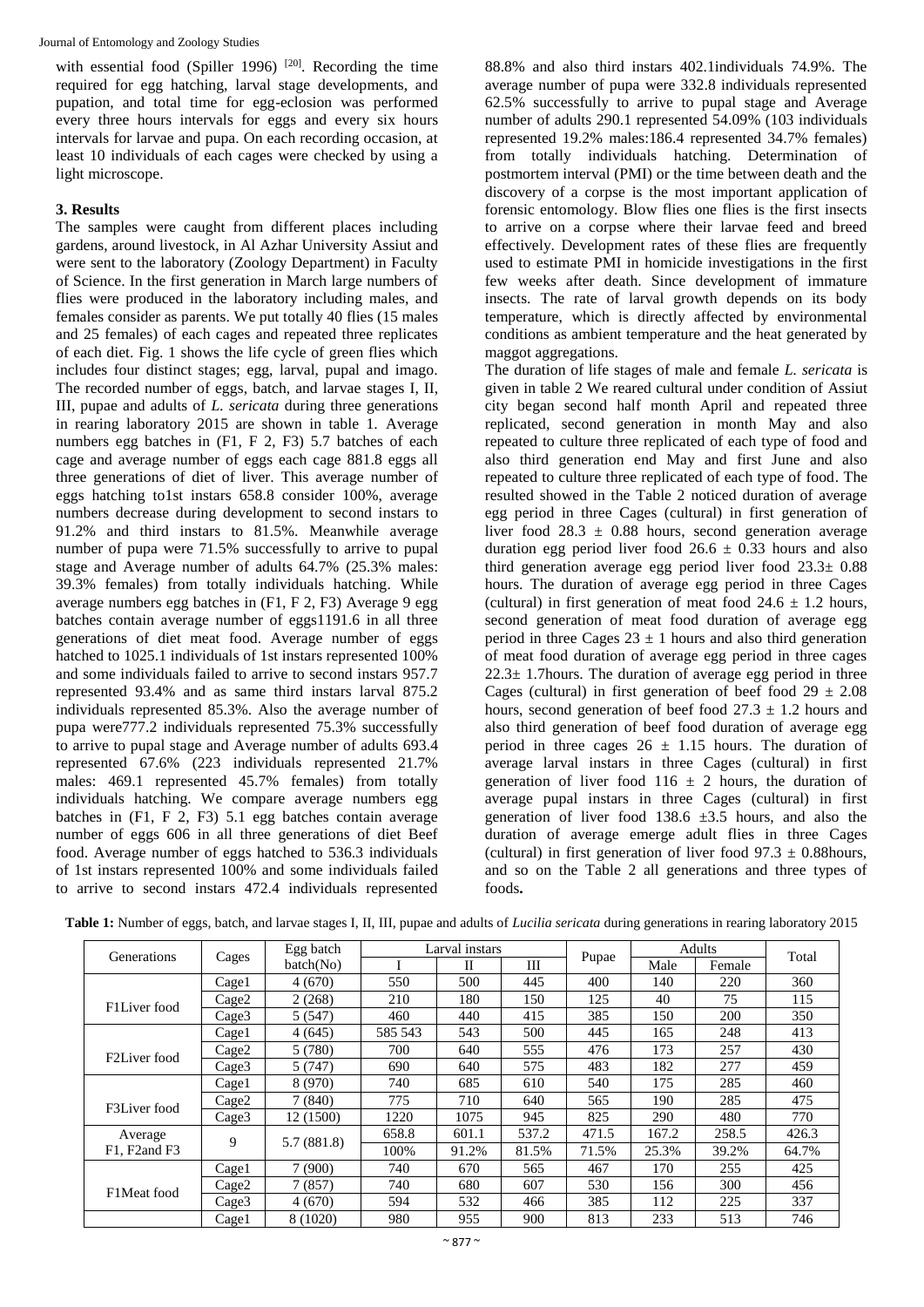| F2Meat food              | Cage2             | 7 (964)   | 915    | 865   | 776   | 681   | 193   | 411   | 604    |
|--------------------------|-------------------|-----------|--------|-------|-------|-------|-------|-------|--------|
|                          | Cage3             | 13 (1564) | 1260   | 1165  | 1072  | 969   | 297   | 544   | 841    |
|                          | Cage1             | 9(1260)   | 1120   | 1075  | 1008  | 932   | 275   | 572   | 847    |
| F3Meat food              | Cage2             | 20 (2700) | 2212   | 2095  | 1976  | 1800  | 461   | 1143  | 1610   |
|                          | Cage3             | 6(790)    | 665    | 583   | 507   | 418   | 116   | 259   | 375    |
| Average                  | 9                 | 9(1191.6) | 1025.1 | 957.7 | 875.2 | 777.2 | 223   | 469.1 | 693.4  |
| F1, F2And F3             |                   |           | 100%   | 93.4% | 85.3% | 75.3% | 21.7% | 45.7% | 67.6%  |
|                          | Cage1             | 3(400)    | 320    | 277   | 233   | 163   | 43    | 77    | 120    |
| F1Beef Food              | Cage2             | 5(650)    | 540    | 459   | 378   | 303   | 84    | 178   | 262    |
|                          | Cage3             | 4 (590)   | 545    | 466   | 397   | 331   | 91    | 197   | 288    |
| F <sub>2</sub> Beef Food | Cage1             | 4(570)    | 445    | 359   | 282   | 213   | 62    | 113   | 175    |
|                          | Cage2             | 3(440)    | 385    | 316   | 243   | 180   | 66    | 102   | 168    |
|                          | Cage <sub>3</sub> | 6 (730)   | 675    | 604   | 515   | 422   | 121   | 214   | 335    |
|                          | Cage1             | 4(650)    | 598    | 543   | 477   | 425   | 165   | 233   | 398    |
| F3Beef Food              | Cage2             | 8 (700)   | 653    | 619   | 551   | 476   | 148   | 277   | 425    |
|                          | Cage3             | 9(724)    | 666    | 609   | 543   | 483   | 153   | 287   | 440    |
| Average                  | 9                 | 5.1(606)  | 536.3  | 472.4 | 402.1 | 332.8 | 103   | 186.4 | 290.1  |
| F1, F2And F3             |                   |           | 100%   | 88.8% | 74.9% | 62.5% | 19.2% | 34.7% | 54.09% |

**Table 2:** Duration of life stages of *Lucilia sericata* in the rearing laboratory 2015

| Generation                             | Cages             | <b>Adult</b><br>Male<br>Female | Egg period<br>Time (h)<br><b>Mean</b> ±SEM | Larval stage<br>Time (h) Mean<br>$\pm$ SEM | Pupa stage<br>Time (h) Mean $\pm$<br><b>SEM</b> | <b>Emergence to egg laying</b><br>(h)<br>Time (h) mean±SEM |
|----------------------------------------|-------------------|--------------------------------|--------------------------------------------|--------------------------------------------|-------------------------------------------------|------------------------------------------------------------|
| F1Liver food                           | Cage1             | 15 25                          | 30                                         | 114                                        | 139                                             | 97                                                         |
|                                        | cage2             | 15 25                          | $28.28.3 \pm 0.88$                         | $120116 \pm 2$                             | $135$ 138.6 $\pm 3.5$                           | $9697.3 \pm 0.88$                                          |
|                                        | Cage3             | 15 25                          | 27                                         | 114                                        | 142                                             | 99                                                         |
| F2Liver food                           | Cage 1            | 15 25                          | 27                                         | 104                                        | 123                                             | 93                                                         |
|                                        | Cage2             | 15 25                          | $26.26.6 \pm 0.33$                         | $96100.6 \pm 2.4$                          | 125 124±0.57                                    | $9594.6 \pm 0.88$                                          |
|                                        | Cage3             | 15 25                          | 27                                         | 102                                        | 124                                             | 96                                                         |
| F3Liver food                           | Cage 1            | 15 25                          | 23                                         | 96                                         | 100                                             | 82                                                         |
|                                        | Cage2             | 15 25                          | $22\,23.3 \pm 0.88$                        | $9094 \pm 2$                               | 99 101 $\pm 1.5$                                | 88 84.6±1.8                                                |
|                                        | Cage3             | 15 25                          | 25                                         | 96                                         | 104                                             | 84                                                         |
| Average<br>F1.F2andF3                  | 9                 | 135 225                        | $26.06 \pm 0.69$                           | $103.5 \pm 2.13$                           | $121.2 \pm 1.85$                                | $92.1 \pm 1.8$                                             |
|                                        | Cage 1            | 15 25                          | 23                                         | 102                                        | 121                                             | 90                                                         |
| F1Meat food                            | Cage2             | 15 25                          | $2724.6 \pm 1.2$                           | 96 100 $\pm 2$                             | 123 $121 \pm 1.15$                              | 82 86.6±2.4                                                |
|                                        | Cage3             | 15 25                          | 24                                         | 102                                        | 119                                             | 88                                                         |
| F2Meat food                            | Cage 1            | 15 25                          | 22                                         | 96                                         | 101                                             | 76                                                         |
|                                        | Cage2             | 15 25                          | $25\ 23 \pm 1$                             | $9096 \pm 3.4$                             | $104102.3 \pm 0.8$                              | $7978.3 \pm 1.2$                                           |
|                                        | Cage3             | 15 25                          | 22                                         | 102                                        | 102                                             | 80                                                         |
|                                        | Cage 1            | 15 25                          | $\overline{25}$                            | 96                                         | $\overline{98}$                                 | $\overline{71}$                                            |
| F3Meat food                            | Cage2             | 15 25                          | $1922.3 \pm 1.7$                           | 94 93.3 $\pm$ 1.7                          | $10099.6 \pm 0.88$                              | $7672.3 \pm 1.8$                                           |
|                                        | Cage3             | 15 25                          | 23                                         | 90                                         | 101                                             | 70                                                         |
| Average<br>F1, F2and<br>F <sub>3</sub> | 9                 | 135 225                        | $23.3 \pm 1.30$                            | $96.4 + 2.36$                              | $107.6 + 0.92$                                  | $79.06 + 1.80$                                             |
|                                        | Cage 1            | 15 25                          | 28                                         | 120                                        | 141                                             | 97                                                         |
| F1Beef food                            | Cage2             | 15 25                          | $2629 \pm 2.08$                            | 120 120 $\pm 0.00$                         | 140 140 $\pm 0.57$                              | $10098.6 \pm 0.88$                                         |
|                                        | Cage3             | 15 25                          | 33                                         | 120                                        | 139                                             | 99                                                         |
| F <sub>2</sub> Beef food               | Cage 1            | 15 25                          | 29                                         | 102                                        | 124                                             | 97                                                         |
|                                        | Cage2             | 15 25                          | $2527.3 \pm 1.2$                           | $102102 \pm 0.00$                          | 125 125.3±0.88                                  | 93 96.3 $\pm$ 1.7                                          |
|                                        | Cage3             | 15 25                          | 28                                         | 102                                        | 127                                             | 99                                                         |
| F3Beef food                            | Cage 1            | 15 25                          | 28                                         | 96                                         | 99                                              | 85                                                         |
|                                        | Cage2             | 15 25                          | $2626 \pm 1.15$                            | $102.98 \pm 2$                             | 106 102.6 $\pm 2.02$                            | $9086.3 \pm 1.8$                                           |
|                                        | Cage <sub>3</sub> | 15 25                          | 24                                         | 96                                         | 103                                             | 84                                                         |
| Average<br>F1, F2and<br>F <sub>3</sub> | 9                 | 135 225                        | $27.4 \pm 1.47$                            | $106.6 \pm 0.66$                           | $122.6 \pm 1.15$                                | $93.7 \pm 1.29$                                            |

# **4. Discussion**

*L. sericata* plays an important in the field of forensic science. The immature stages of the fly are used to estimate the minimum portion of the post-mortem interval, known as PMI, in a multitude of settings (Rueda *et al.* 2010)<sup>[21]</sup>. This study determined the minimum time of development and favorite type of food rearing of populations of *L. sericata*  Meigen The period before oviposition is highly affected by temperature and humidity of the nurturing medium, therefore

all pregnant female flies should be kept under controlled conditions of temperature and humidity. In this study we found that in general, the development duration of immature stages of *L. sericata* decreased steadily with increasing temperatures. In this study we found that the duration of *L. sericata* life cycle from egg hatching to adult eclosion were 14.5,13.3, and 11.74 days cultural feed in liver, while cultural feed in meat were 12.9,11.6,11.25 days and 14.93,13.6 and 12.22 days cultural feed in beef at Apirl,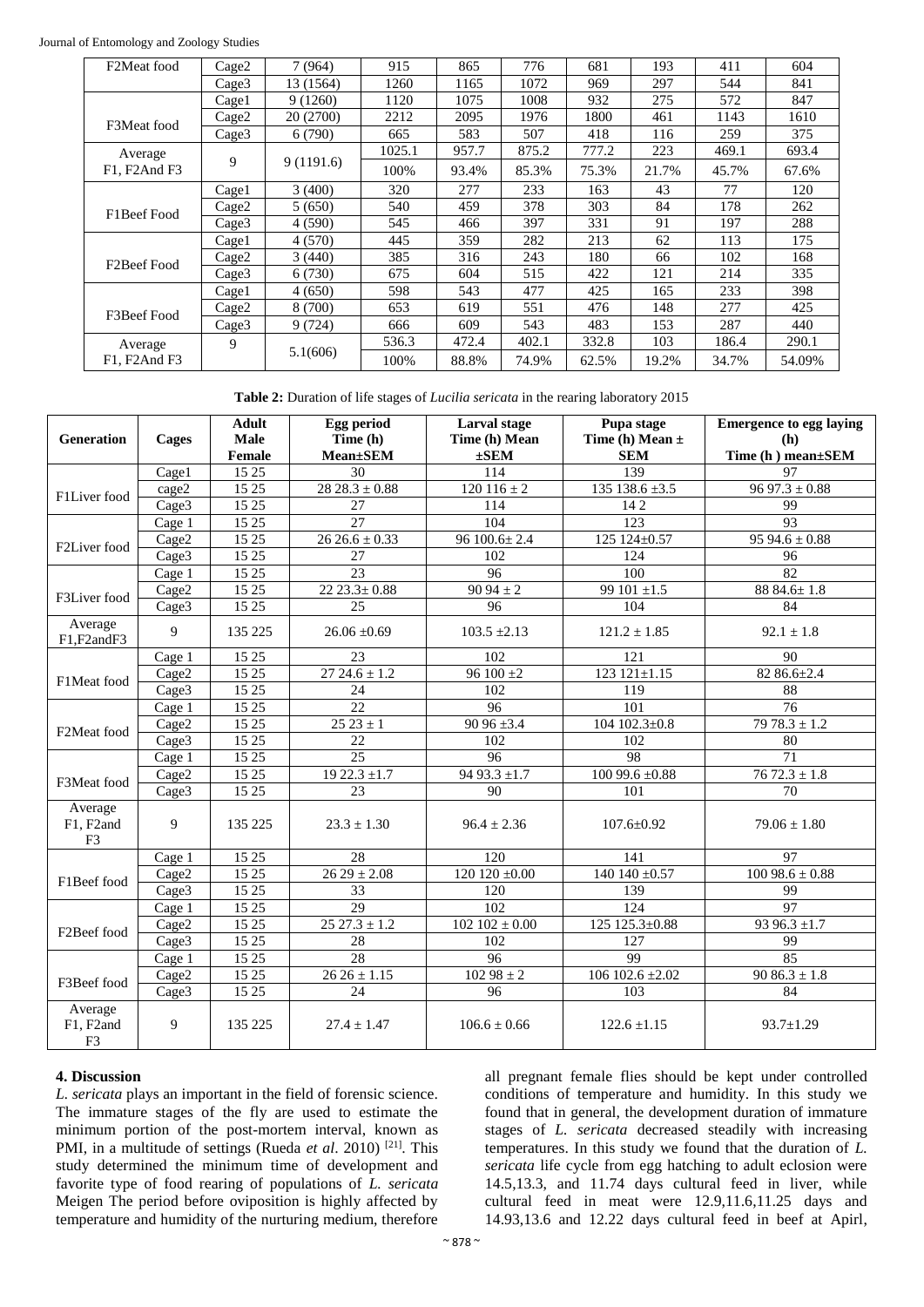May, and June respectively. These results are highly agree with that (Richards *et al* 2008)<sup>[22]</sup>. The duration of the life cycle described in this research for *L. sericata*, from egg to adult was 11–15 days which is more or less shorter in comparison to data provided by Rueda *et al*. (2010) (14 days), Anderson, (2000)<sup>[11]</sup>. (14 days at 27 °C), Usaquén and Camacho  $(2004)$ <sup>[23]</sup>.  $(26 \text{ days under natural environmental})$ conditions), Nuorteva,  $(1977)$ <sup>[24]</sup>.  $(23-28)$  days under field conditions), and Anderson, (2000) <sup>[11]</sup> (32 days at 16 °C and 20 days at 21 °C), and somehow similar to the information by Kamal (1958) [25] (12–15 days at 22 °C and 50% relative humidity). This disparity between our results and other studies can be mainly explained by two factors; the higher temperature we used and the characterizations of the local populations we studied. It is proved that the development of fly larvae is temperature dependent, and in higher temperature the rate of development increases and duration of development becomes shortened. Variation has been observed in developmental time for geographically distinct populations (Richards *et al*. 2008; Gallagher *et al*. 2010) [22, 26] . It was clear that because fly unadult stages were temperature-dependent (Higley and Haskell 2009, Slone and Gruner,  $2007$ ) <sup>[27, 16]</sup> the rising of temperature caused accelerated development rate and decreasing development time. The results of this experiment is in agreement with the results of Day and Wallman in 2006)<sup>[2]</sup>. They stated that the growth rate of larvae fed on sheep liver was significantly lower than those grown on the chicken and beef flesh [19, 20]. According to these studies, food type is an essential factoron growth and development of green flies. However, many other factors play a role in development, including the food source and humidity (Tarone *et al.* 2006)<sup>[28]</sup>. We comparative three diet of food (meat, liver and beef of meat) in three generation April to June in Assiut, Egypt. We found *L. sericata* favorite meat food than liver and beef. They are often deposited in more batches or masses of eggs than liver and beef of meat. The occurrence of strain effects could necessitate population-specific data to calibrate PMI estimates. Unfortunately, this problem is further exasperated by the genotype-environment interactions in size and development time, which indicate that a universal adjustment among strains isn't possible, as each can respond differently to thermal changes. This challenge might be mitigated in part by considering evolutionary ecology theory (Tomberlin *et al*.  $2011$ ) <sup>[29]</sup>, which seeks to explain phenotypic variation in terms of ecological effects (reviewed in Conner and Hartl 2004) [30] . Guiding principles behind the variation in development times in *L. sericata* and other forensically informative arthropods can most easily be elucidated by studying a series of populations, whereas ignoring population differences could lead to inaccurate PMI predictions based on single populations. One possible short-term method for developing a population-specific PMI would be to calibrate development times in published data with populationspecific developmental information (e.g., is the population a slower developing population), thereby developing a posterior blow fly age estimate tailored to the population of interest (see Scheiner and Gurevitch 2001)<sup>[31]</sup>. Clearly, it is impossible to determine the development times of all populations of blow flies in all environments, but it may be feasible to understand the factors influencing the evolution of forensically important by traits. In the long-term, factors that affect, or are predictive of, forensically informative blow fly phenotypes will need to be incorporated into PMI estimates (Wallman. and Day, 2006) [32]. For example, if flies develop

more quickly at higher elevations than lower ones, integration of elevation data (including elevation-associated genetic polymorphisms) into PMI predictions could provide more accurate PMI estimates without requiring specific knowledge of the population in question. Elucidating such variables and incorporating them into PMI estimates will decrease error in age predictions made for by populations that differ from laboratory-based tables of development times. The identification of factors influencing developmental variation should continue to be a priority in forensic entomology research.

The variation between our results and other studies can be attributed by two possibilities namely differences in rearing conditions, with reference to the diet of immature stages, humidity and photoperiod, or because of the difference in populations which differed in geographical latitude. Variations have been observed in larval developmental time due to use of different kinds of diets in feeding Likewise, variations of developmental time of *L. sericata* were recorded for geographical populations, this result emphasizes on specific characterizations of regional developmental time of species.

# **5. Conclusion**

Among the diets tested, growth and development parameters of *Lucilia sericata* showed significantly high values with Diet-meat. Thus Diet-meat can be used for mass rearing of blowfly larvae for several basic and applied studies.

# **6. Reference**

- 1. Whitworth T. Keys to the genera and species of blow flies (Diptera: Calliphoridae) of America North of Mexico. Proc. Entomol Soc Wash. 2006; 108(3):689- 725.
- 2. Day DM, Wallman JF. Effect of preservative solutions on preservation of and *Lucilia cuprina* larvae (Diptera: Calliphoridae) implications for postmortem interval estimates. Forensic Sci Int. 2008; 179:1-10.
- 3. Reibe S, Doetinchem P, Madea B. A new simulationbased model for calculating post mortem intervals using developmental data for *Lucilia sericata* (Diptera: Calliphoridae). 2010. Available ahttp://arxiv.org/PS\_cache/arxiv/pdf/0904/0904.0376v3. pdf
- 4. Greenberg B. Flies as forensic indicators. J Med Entomol. 1991; 28(5):565–577.
- 5. Arnott S, Turner B. Post-feeding larval behaviour in the blowfly, *Calliphora vicina*: effects on post-mortem interval estimates. Forensic Sci Int. 2008; 177(2-3):162- 167. CF. 18:31-36.
- 6. Weil GC, Simon RJ, Sweadner WR. A Biological bacteriological and clinical study of larval or maggot therapy in the treatment of acute and chronic pyogenic infections. American Journal of Surgery 1933; 19:36-48.
- 7. Anderson GS. Comparison of decomposition rates and faunal colonization of carrion in indoor and outdoor environments. Journal of Forensic sciences 2011; 56:136-142.
- 8. Zumpt F. Myiasis in Man and Animals in the Old World: A Textbook for Physicians Veterinarians and Zoologists. Butterworth, London, 1965.
- 9. Smith KG. A Manual of Forensic Entomology. British Museum Natural, 1986
- 10. Hall MJR, Wall R. Myasis in humans and domestic animals. Adv Parasitol. 1995; 35:258-334.